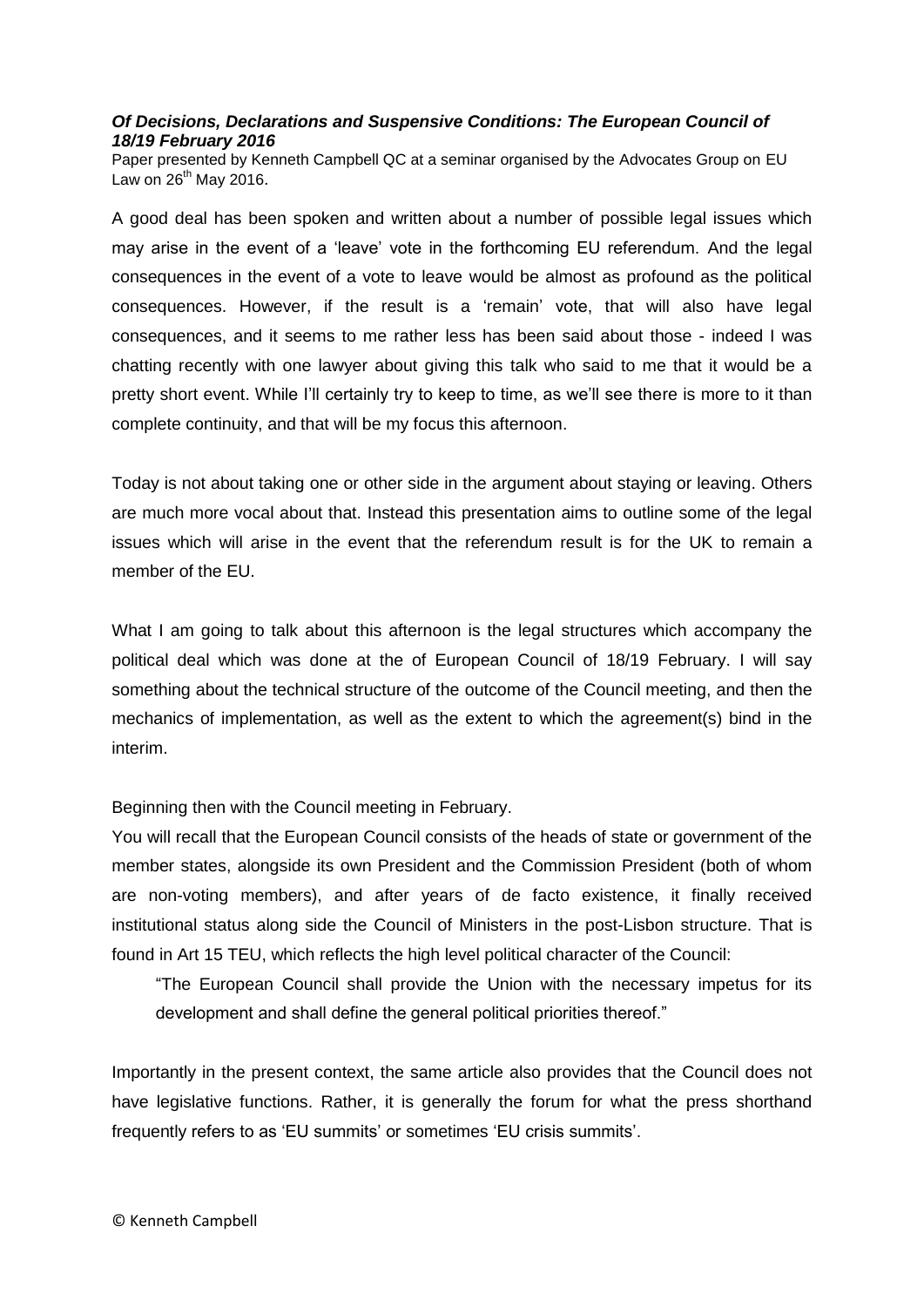After the February meeting, however, the political narrative was that "EU leaders had agreed on a new settlement for the UK within the EU."

So what did this 'new settlement' comprise, and what is the legal - rather than political interest in it?

Well, to begin with, the political agreement contains a series of interlocking texts, some of which are plainly at least partly legal in character, and I suggest are equally plainly intended to have legal effects. The full set of agreed acts is as follows, and draft texts for a number of Declarations and Decisions have already been agreed and are annexed to the Conclusions adopted by the Council.

a) a Decision of the Heads of State or Government, meeting within the European Council, concerning a new settlement for the United Kingdom within the European Union (Annex 1);

b) a Statement containing a draft Council Decision on specific provisions relating to the effective management of the banking union and of the consequences of further integration of the euro area which will be adopted on the day the Decision referred to in point (a) takes effect (Annex 2);

c) a Declaration of the European Council on competitiveness (Annex 3);

d) a Declaration of the Commission on a subsidiarity implementation mechanism and a burden reduction implementation mechanism (Annex 4);

e) a Declaration of the European Commission on the indexation of child benefits exported to a Member State other than that where the worker resides (Annex 5);

f) a Declaration of the Commission on the safeguard mechanism referred to in paragraph 2(b) of Section D of the Decision of the Heads of State or Government (Annex 6);

g) a Declaration of the Commission on issues related to the abuse of the right of free movement of persons (Annex 7).

(Ref: EUCO 1/16 2 **EN** )

You will see that this encompasses instruments on wide range of topics, and as we'll see, even if the titles are not necessarily attention-grabbing, the content of at least some of these are important. This range of subject-matter becomes more explicable when we recall that the Prime Minister's letter to Donald Tusk in November 2015 set a 4 point agenda for discussion of the UK's relationship with the EU. Those 4 points were:

- Economic Governance

- Competitiveness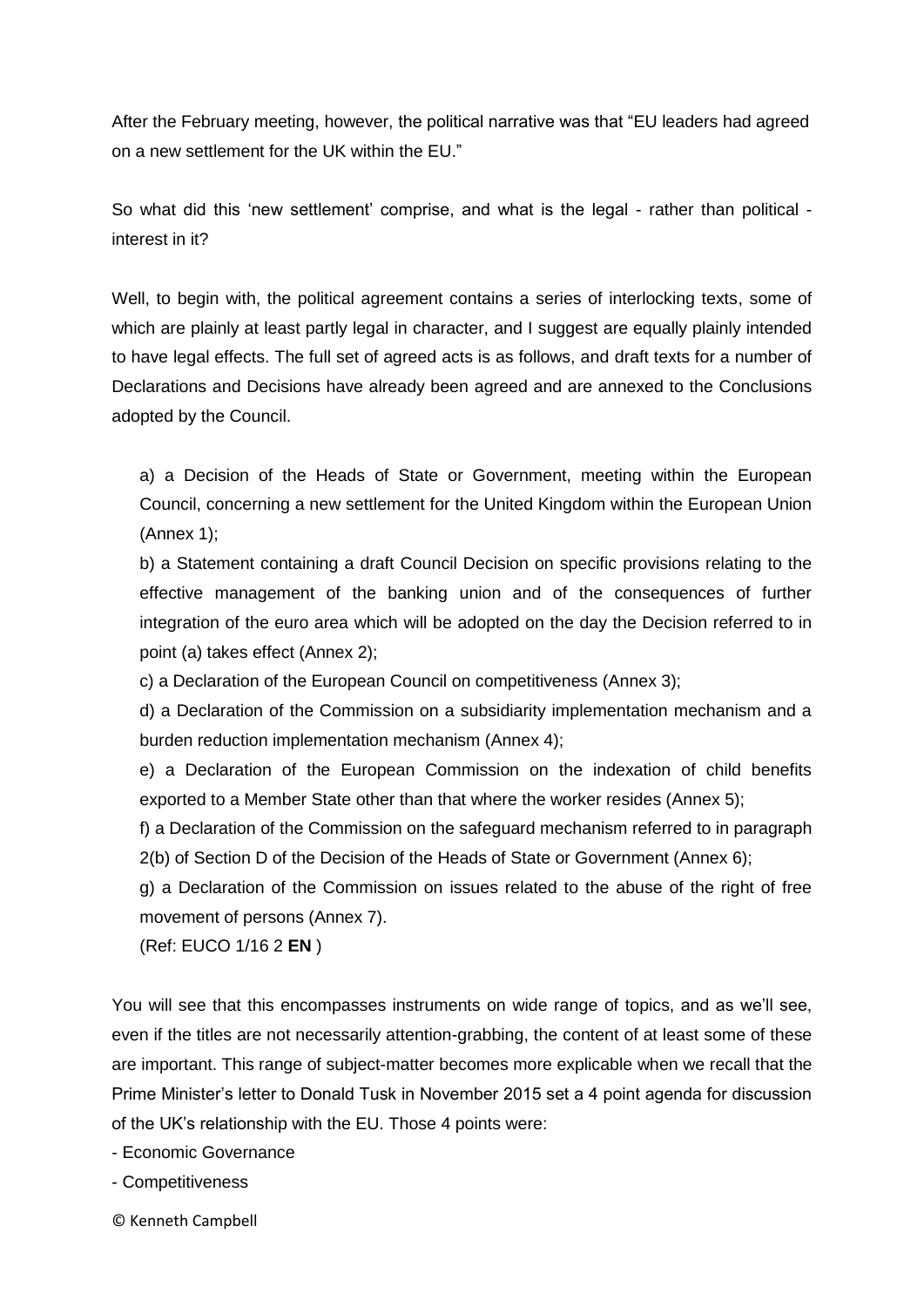- Sovereignty

- Immigration

In light of those, the relationship between those headings and the topics to be addressed by prospective legislative acts becomes much clearer.

## So what do we find in the Annexes?

Annex I contains the main Council Decision 'concerning a new settlement for the United Kingdom within the European Union' and I will have more to say about that shortly.

As you have seen from the list, the remaining Annexes contain a series of Statements and Declarations, and embedded within some of these are the text of draft Council Decisions. Let me highlight 3 of these: Monetary & economic governance; the end of ever closer union; and free movement.

First, the topic of monetary and economic governance has been at the top of the EU agenda in the years since the financial crash of 2007-8, and the topic of the pre-eminence of the City of London in banking and finance is never far from the minds of the UK Government. And then there is the Euro.

Of course the UK already has a permanent opt-out from the Euro - that is found in Protocol 15 to the Treaty, and is different in character from the position of those Member States which do not yet meet the qualification criteria for membership. The UK is not obliged or committed to adopt the Euro without a separate decision to that effect by the UK Parliament.

So there is no need for additional provision there.

Section A of the main Decision and Annex II of the Decision are about something different, namely balancing the interests of the Euro and non-Euro Members when it comes to decision making, particularly in relation to banking and finance matters. Here the concern is that on the one hand minimising the effects of future financial turbulence in the Euro-zone is likely to entail closer economic cooperation at the EU level, and on the other, there should be no discrimination and no disadvantage for any business on the basis of the currency of their country.

The UK position at the outset of the process was that any changes the Eurozone decides to make, such as the creation of a banking union, must be voluntary for non-Euro countries,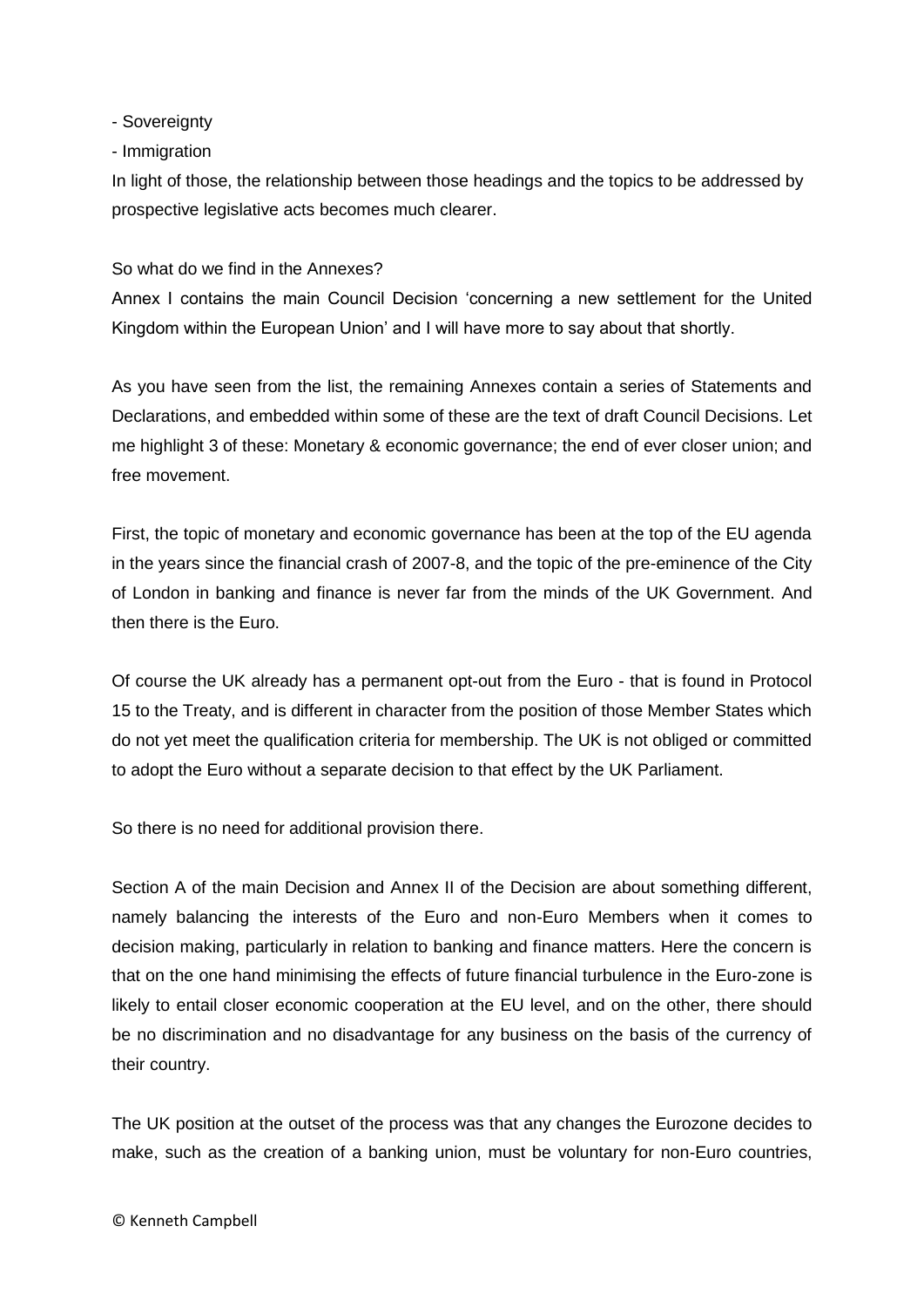and not compulsory; and further that taxpayers in non-Euro countries should never be financially liable for operations to support the Eurozone as a currency.

What has been agreed? In the main Decision, there is express prohibition on discrimination on the basis of official currency of the member state. Any difference in treatment must be based on objective reasons. (section A, para 1)

Of more interest to the financial sector, the main Decision also makes provision about banking supervision. The supervisory role of the ECB is explicitly said to apply only to institutions located in Euro states "and Member States that have concluded with the ECB a close cooperation agreement on prudential supervision". Which I think is unlikely to include the UK any time soon. That probably makes explicit what was previously implicit. More interesting is the first use of the phrase "level playing-field" which I have come across in a legislative text, and this does matter in the UK. Para 2 of Section A in the main Decision provides that:

"The single rulebook is to be applied by all [banks and financial institutions] in order to ensure the level playing-field within the internal market."

That is subject to a proviso that in effect the ECB may regulate things more tightly in the Euro zone. It is also subject to agreement within existing powers about macro-prudential banking supervision. On the face of it, that seems to me to address the concerns that non-Euro banks (which for this purpose really means the City of London) might be regulated by the ECB rather than the host member state.

Provision is also made for what the press might call a bale-out and what the Decision calls "emergency and crisis measures designed to safeguard the financial stability of the Euro area". These are expressed not to engage financial responsibility of non-Euro states, and so that is I think a political win for the Prime Minister.

Annex II comprises a draft Decision of the European Council which is stated to come into force on the same day as the main Decision. What we might call the Banking and Finance Decision is essentially an undertaking about decision making and voting process in the European Council in relation to economic and monetary policy.

Where legislation is proposed in this area, a non-Euro state may indicate reasoned opposition to decision making by QMV, and the matter must then be discussed at the European Council, which is required to "do all in its power to reach within a reasonable time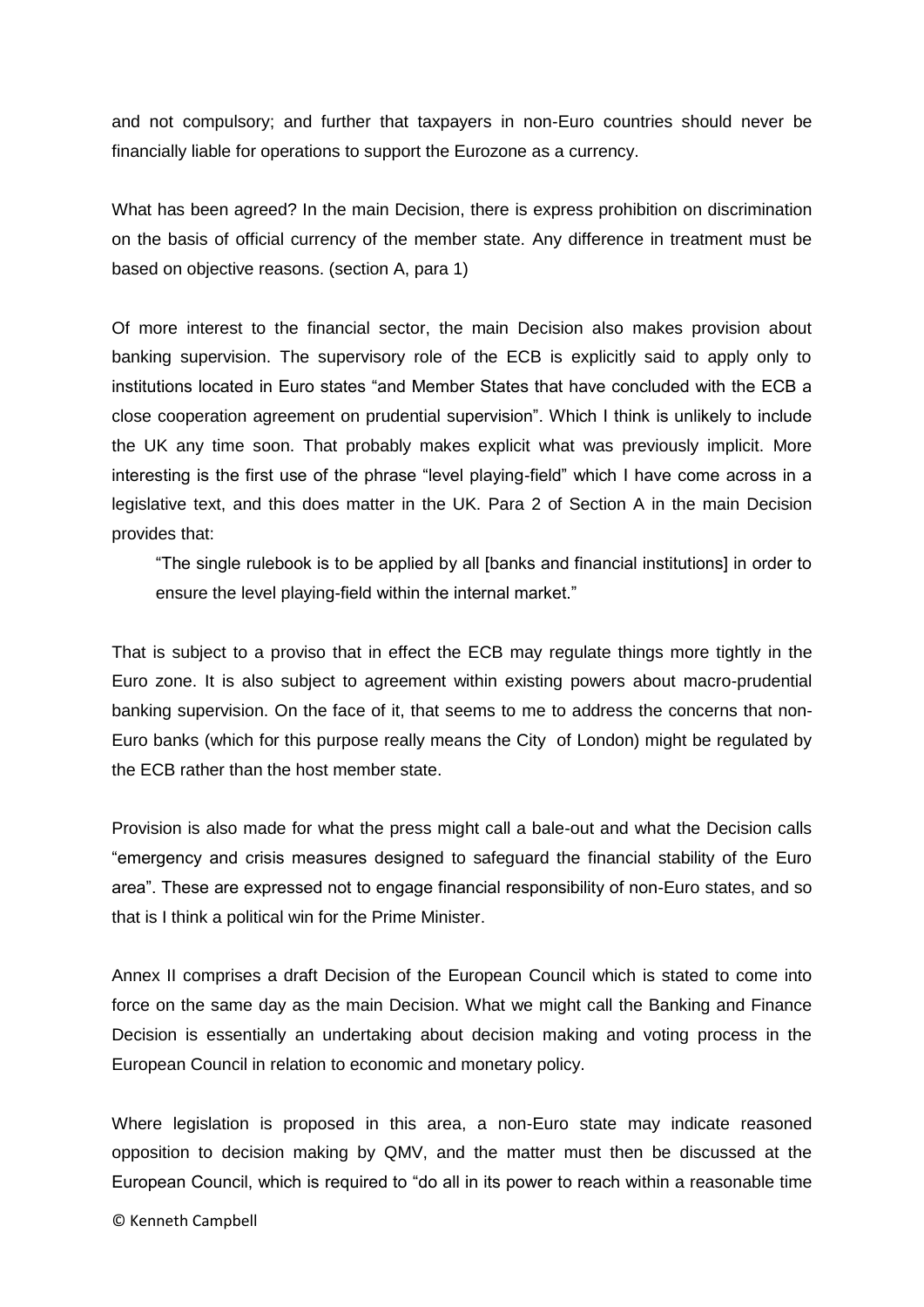and without prejudice to obligatory time limits [elsewhere in] Union law, a satisfactory solution." This is plainly intended to provide some sort of procedural check on the legislative process, and builds on existing process for decision making in the European Council.

Ever closer union is the second aspect of content I want to mention.

As we know, that has been a phrase resonant in the Treaties since the foundation of what was then the EEC in the Treaty of Rome. Originally in a recital, and latterly in Art 1 TEU the import of the phrase has become politically troublesome. Section C of the main Decision which is headed 'sovereignty' seeks to address that with a recognition that the UK "is not committed to further political integration into the European Union", and that is because of "the specific situation it has under the Treaties" - meaning the existing combination of opt-ins and opt-outs. There is a also an indication this will be incorporated into the Treaties at their next revision, and that is something I'll come on to shortly.

Subsidiarity also gets a mention under this heading, with Annex IV containing an undertaking to review the existing corpus of EU legislation for compliance with the principles of subsidiarity and proportionality. Which in some ways sounds like the hardest task generated by the Decision. Subsidiarity also gets a mention in the so-called red card process whereby national parliaments may issue reasoned opinions under the existing Protocol 2 on subsidiarity, and where 55% of the national parliaments are of that view, the European Council is required to consider those and amendments to the proposed legislation in light of them.

Turning finally on content to free movement.

As we know, free movement of citizens is one of the 4 cornerstones of the Union. That principle is not changed - at least not directly, since that would certainly need a Treaty change. What is addressed in the Decision is the related issue of social security for citizens of one member state living in another member state. The introduction to Section D of the Decision notes that EU law coordinates but does not harmonise social security, and introduces the notion of "measures limiting flows of workers of such a scale that they have negative effects" both for the state origin and of destination. This part of the Decision deals with a number of aspects of child benefits and work-related benefits; however the most eyecatching now as in February is the so-called 'emergency brake'. This requires legislation to amend Reg EU 429/2011 about free movement of workers in order to provide for an process responding to "situations of inflow of workers from other Member States of an exceptional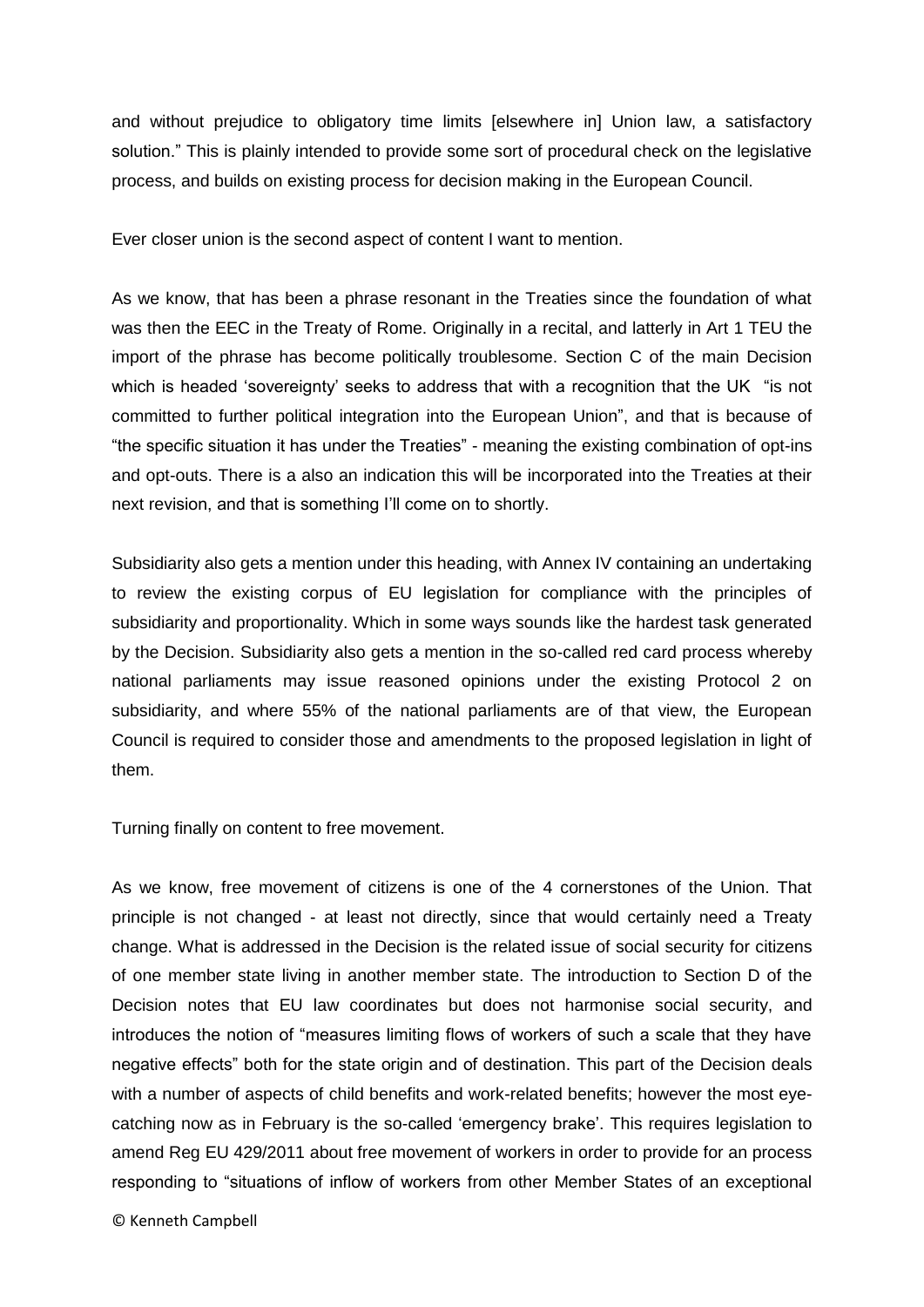magnitude over an extended period of time, including as a result of past policies following previous EU enlargements."

A Member State wishing to avail itself of the mechanism would notify the Commission and the Council that such an exceptional situation exists on a scale that affects essential aspects of its social security system, including the primary purpose of its in-work benefits system, or which leads to difficulties which are serious and liable to persist in its employment market or are putting an excessive pressure on the proper functioning of its public services. The Council will be empowered authorise the Member State concerned to restrict access to noncontributory in-work benefits to newly arriving EU workers for a total period of up to four years from the commencement of employment. The authorisation would have a limited duration and apply to EU workers newly arriving during a period of 7 years.

Annex VI contains in effect a pre-authorisation for the UK to use this procedure, because the Annex comprises Declaration by the Commission that the UK has already provided information which would justify it triggering the mechanism.

So those are some highlights from the contents. More striking from the lawyer's perspective, is the assertion by the Heads of State and Government in the Council Conclusions about main Decision (called Annex 1) of a number of propositions about the status and effect of their agreement:

"(i) this Decision gives legal guarantee that the matters of concern to the United Kingdom as expressed in the letter of 10 November 2015 have been addressed;

(ii) the content of the Decision is fully compatible with the Treaties;

(iii) this Decision is legally binding, and may be amended or repealed only by common accord of the Heads of State or Government of the Member States of the European Union;

(iv) this Decision will take effect on the date the Government of the United Kingdom informs the Secretary-General of the Council that the United Kingdom has decided to remain a member of the European Union."

That is all rather interesting, and in light of point (iii) it is as clear an expression of intention to be bound as one might look for in an agreement of this kind.

The 'Decision of the Heads of State or Government meeting in the European Council' takes the form of an international agreement and not of a European Council decision in the sense of Article 288 TFEU, which envisages a quasi-legislative act addressed to and binding on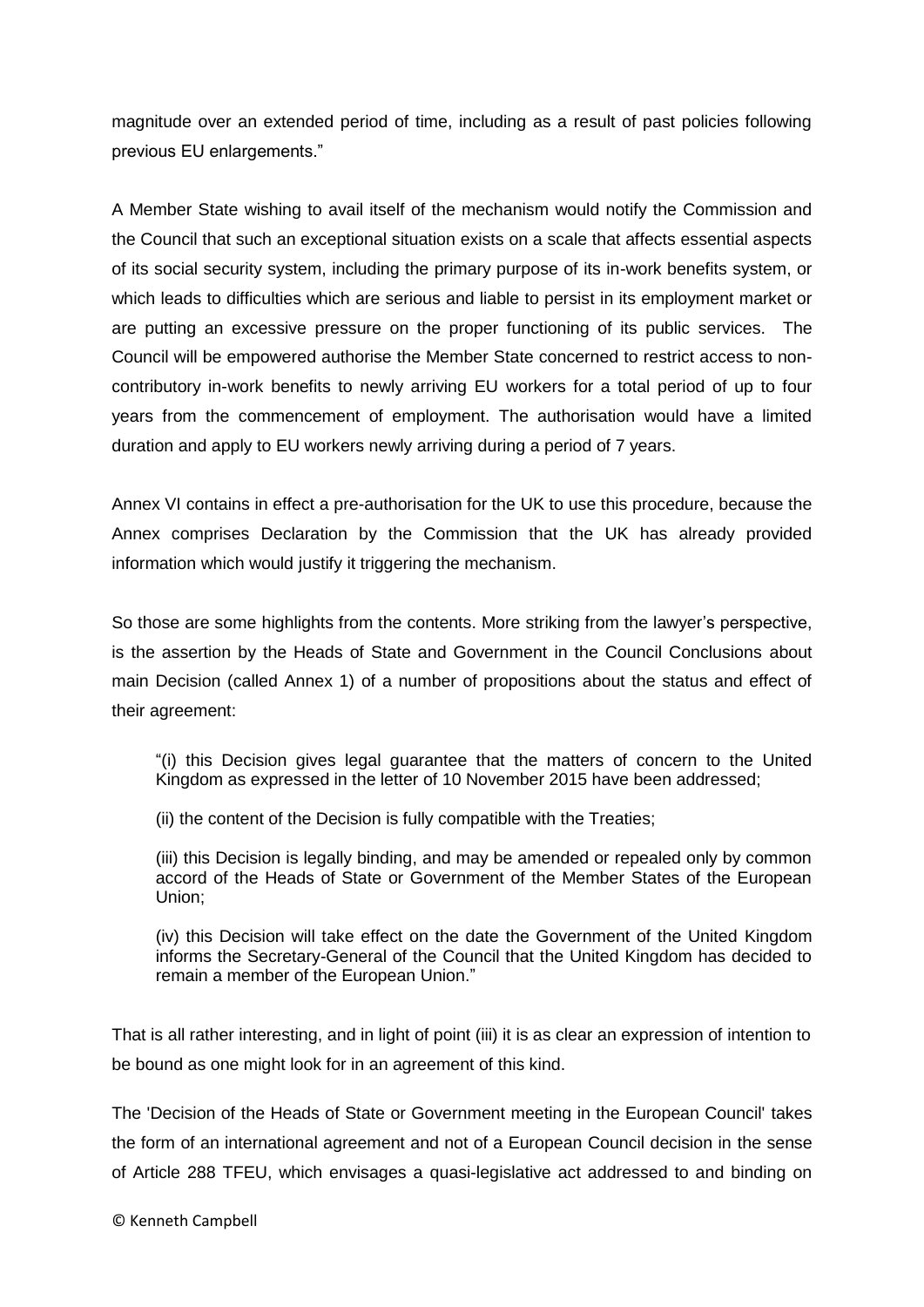specific addressees. Here the point is that a Decision under Article 288 (which may be an act by any of the institutions) is usually an act of EU law for what might be classed as internal purposes. For political and perhaps also for instrumental legal reasons, the Council has gone further and cast this particular act as an instrument independently identifiable in public international law. That course is not without precedent - it was also done in 1992 and in 2008, with the adoption of Council Decisions to address respectively Danish concerns over the Treaty of Maastricht and Irish concerns over the Treaty of Lisbon. Interestingly both of these decisions were subsequently transformed into Protocols to the core Union Treaties. As you may recall, that is a course which has been followed a number of times to provide adjuncts to the Treaties, or to provide for some of the opt-outs and opt-ins which already exist. So for example Protocol No 21 contains the UK opt out and opt in for legislation in the freedom, security and justice area, while Protocol 30 seeks to limit further extension of the operation of the EU Charter of Fundamental Rights in Poland and the UK.

As we have seen, the Decision is expressed to take effect on the same date as the UK Government informs the Secretary General of the Council that the UK has decided to remain a member of the EU (section E, para 2). Thus in the solid world of private law language, what we might call a suspensive condition. And like a suspensive condition in a contract, happening of the event is a prerequisite of obligations coming into effect. However, for the benefit of the wider public and perhaps to avoid any doubt, the Conclusions of the Council meeting - and not the Decision itself - says that should the result of the referendum be for the UK to leave the EU, the whole set of arrangements annexed to the Council Conclusions "will cease to exist". Note the form 'cease to exist' - which you might think is even more final than 'will not have effect.' I suppose that formula also avoids any argument about the need for a further Council dialogue about the fate of the existing text.

So the conclusion at this point is there are no obligations in the meantime.

In the event the condition is purified - that is, by a 'remain' vote - what of the character of the Decision then?

In my view, the Decision itself does not amount to a Treaty change, but it does anticipate Treaty changes in the future. It also seems to me to involve a number of legal obligations in the interim. In the first place, in my view the Decision binds the Member States as an agreement between states in international law. That certainly seems to be the view of the British government, which has deposited the Decision with the UN as an international agreement. That is also the public view of the Commission Legal Service.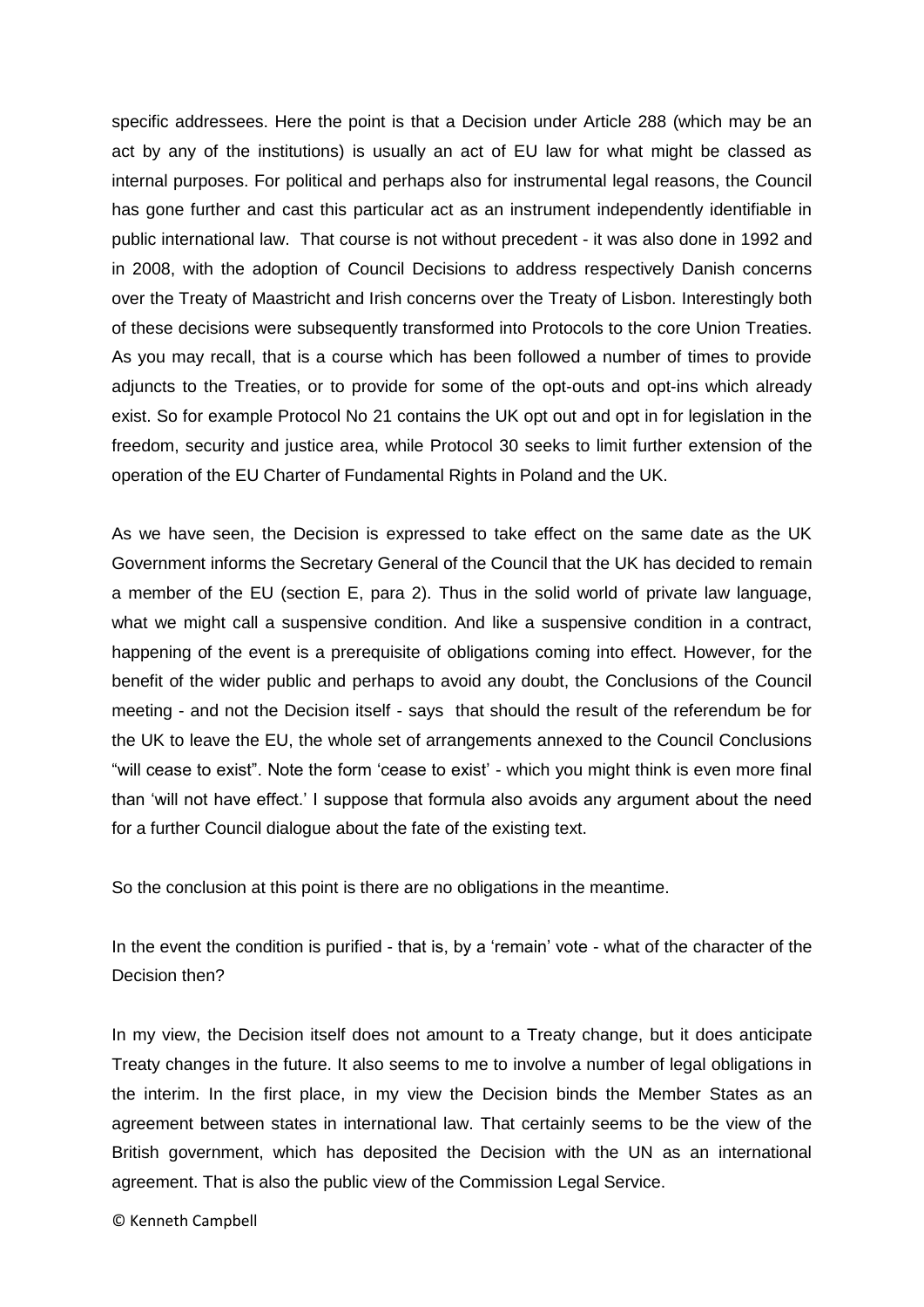Taking that a step further, and allowing that the Decision is not a treaty modifying the Union Treaties, it seems to me that nonetheless it could potentially serve as an instrument for interpretation and clarification of Member States' obligations in connection with the Treaties in those areas which are affected by the subject matter of the Decision. That is on the premise that it reflects the view of Member States who are the ultimate parties to the Union Treaties. And there is precedent for that in the case law of the Court of Justice. So in *Rottmann v Freistaat Bayern* C-135/08 [2010] ECR I-1449, the Court was faced with an intriguing problem about EU citizenship, where the claimant had lost his citizenship of one member state by naturalisation in another, and the later citizenship was thereafter withdrawn because it had been obtained by deception. However for present purposes the important point was that (at para 40) the Court noted that one of the Declarations annexed to the final act of the TEU and a decision of the Heads of State and Government (as the European Council was then officially described) in December 1992 "had to be taken into consideration as being instruments for the interpretation of the EC Treaty".

There is specific instance of that in the section of the Decision about ever closer union not being for Britain, where it is expressly stated that:

"references in the Treaties and their preambles to the process of creating an ever closer union among the peoples of Europe do not offer a legal basis for extending the scope of any provision of the Treaties or of EU secondary legislation. They should not be used either to support an extensive interpretation of the competences of the Union or of the powers of its institutions as set out in the Treaties."

So much for the essential nature of the Decision, what of the content of the obligations to legislate? The Decision is not self-executing, and requires further EU legislation - particularly in relation to the free movement aspects. Moreover, when the commitment in the Decision to amend the Treaties is taken forward, the usual Treaty revision procedures would apply (Article 48 TEU). There are two forms of amendment process: what is described as the ordinary revision procedure in terms of Arts 48(1)-(5) TEU, and a simplified revision procedure in terms of Art 48(6)&(7).

If the ordinary revision procedure is used, a convention composed of representatives of national parliaments, the Heads of State and Government, the European Parliament and the Commission is convened to examine the proposed amendment. The convention must achieve consensus, and makes recommendations to a conference of representatives of the governments of Member States.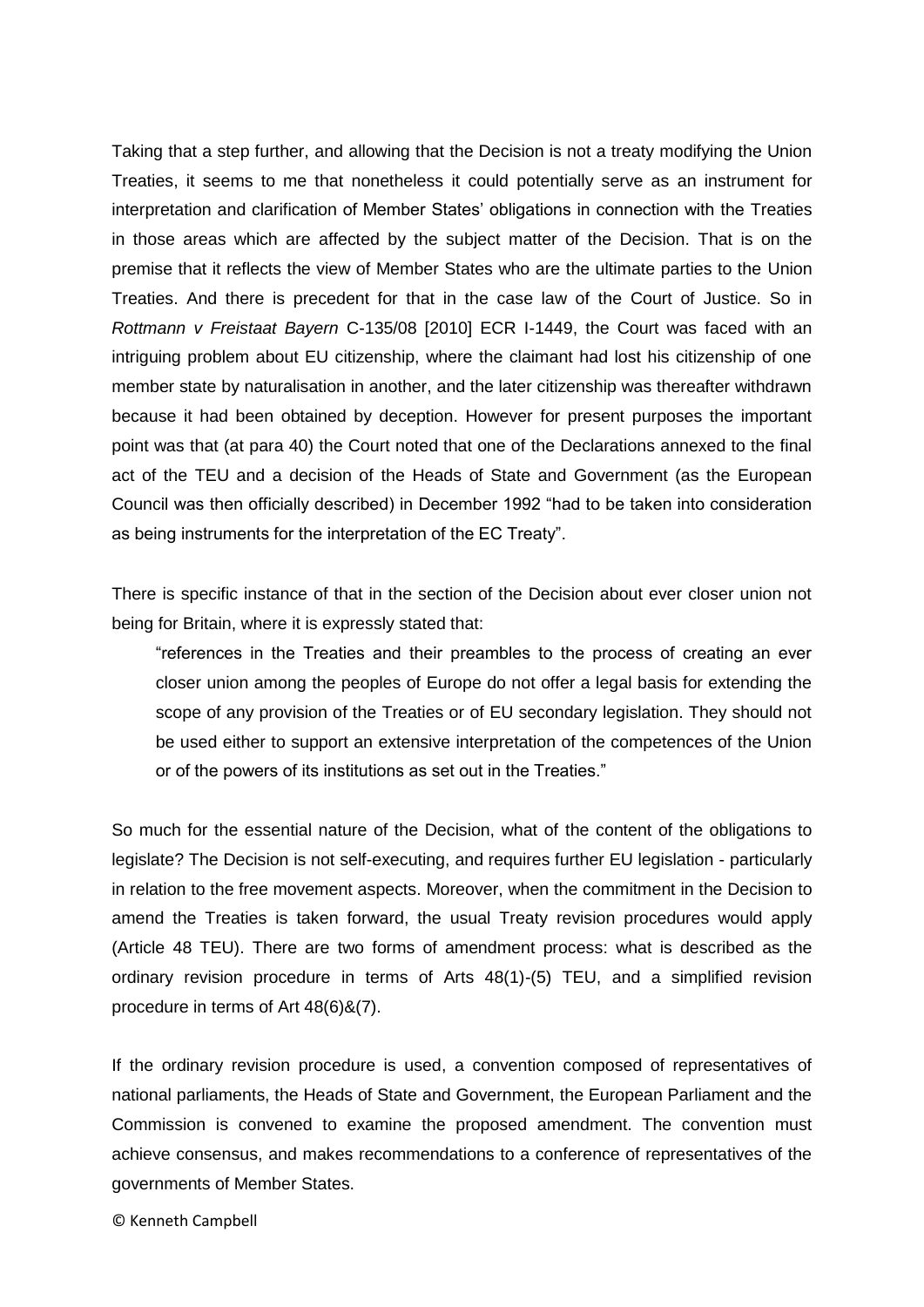The simplified revision procedure can only be used to amend provisions of Part Three of the TFEU relating to the internal policies and action of the EU. Here the European Council is firmly in the driving seat, though they must consult the EP, the Commission and the ECB (where change is proposed in the monetary area).

Plainly the ordinary revision procedure makes sense for a major Treaty revision exercise, though it does not obviously lend itself to swift progress. Art 48(3) allows the European Council after consulting the EP to agree by simple majority to dispense with holding a convention "should this not be justified by the extent of the proposed amendments." In that event, the matter proceeds by Inter-Governmental Conference.

Wisely the Decision is silent about which of these courses might serve.

What is the effect of a commitment to make changes to the Treaties? In a domestic context, it seems to me that a commitment to legislate in some circumstances might give rise to a legitimate expectation, certainly if the commitment was recorded in a juridical act. As an international law agreement as well as an EU instrument, my view is that the Decision must be held to be a juridical act.

We have seen that for example in the litigation about the Scottish Government's failure to make regulations bringing into force a right to challenge the security classification of patients in secure hospitals other than the State Hospital. That had been the subject of provision in the Mental Health (Care and Treatment)(Scotland) Act 2003, which was exercisable by Regulation. Scottish Ministers did not lay Regulations before the Scottish Parliament, and a judicial review went all the way to the UKSC, which held that while there was discretion in the manner of making the necessary regulations, there was a duty to exercise the power by the date specified in the commencement provision for the relevant part of the Act.

Obviously that case involved a commitment to legislate at a domestic level. Is that equally apt between states? It is certainly a principle of international law that *pacta sunt servanda*, I wonder whether it might be rather a stretch to say, as it were, that *pacta erunt correxi*. Perhaps 'best endeavours' might be more apt. That is because changes to the existing Union treaties require ratification by all of the Member States, and experience across the last 20 years or so shows that has not been a straightforward or quick process.

For a start, as we know all too well from previous Treaty revision episodes, member states have a variety of processes under their national constitutions for treaty ratification. Some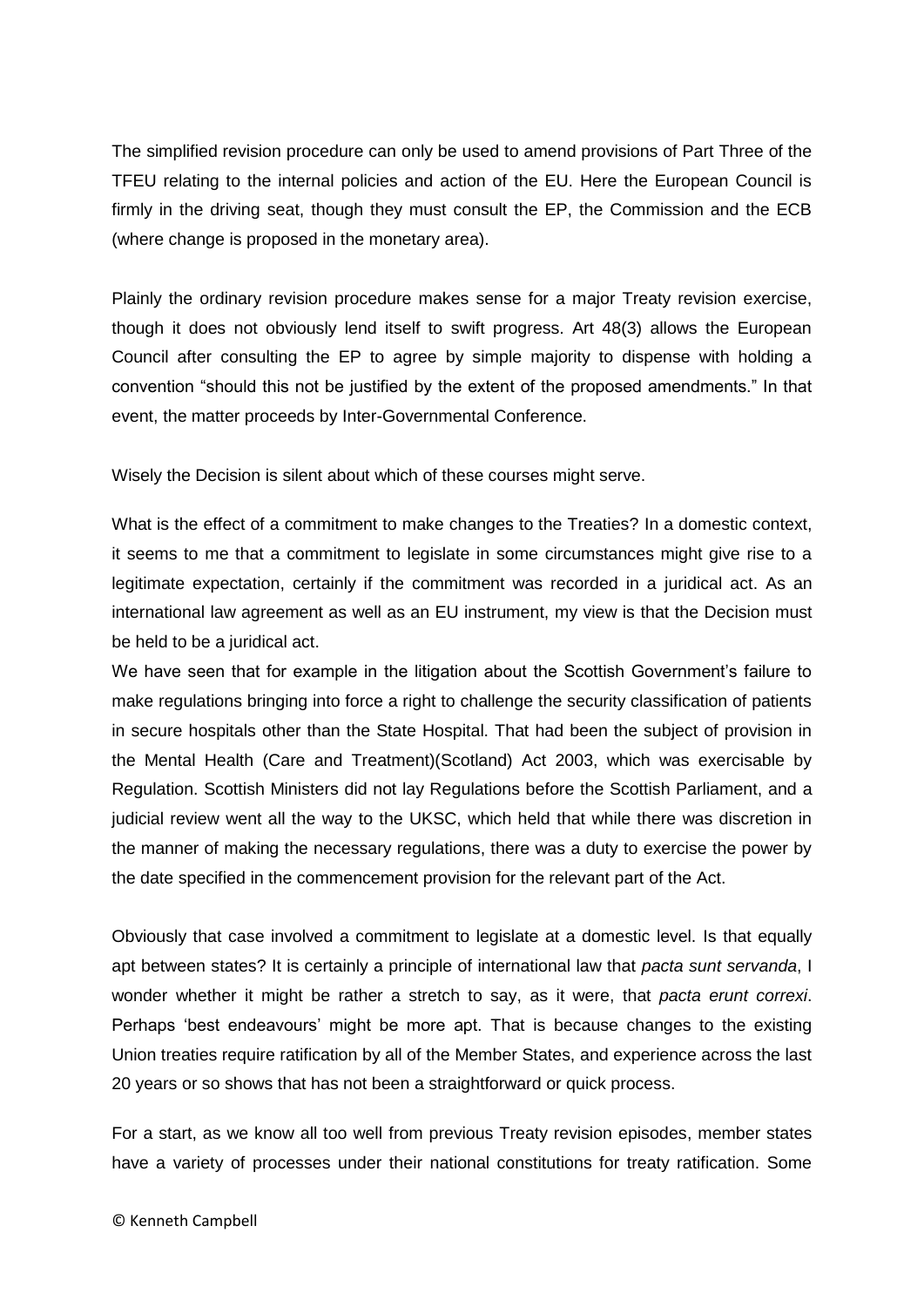require only executive acts, others require parliamentary ratification, whilst others again involve the electorate directly via a referendum.

In that connection, there is an interesting question about whether the UK would be one of those Member States requiring a referendum. If it was, that would be as a consequence of the European Union Act 2011. So just to be clear about that, if there is a 'remain' vote, and the 2011 Act remains in force, whenever the EU next gets round to Treaty revision, there is a possibility of another EU-related referendum. However, I think that at least is a fairly remote possibility since the provisions of the 2011 Act which require an EU-related referendum are drafted against the possibility of the extension of EU competence - which plainly is not the situation - and changes in voting rules in certain policy areas - which so far as I can see is not the aim of the plans in the draft acts annexed to the Council Decision. So if there is ever a third EU referendum, it will almost certainly not be due to the legislative follow up to the second.

Moving to a different aspect of legality, I have already mentioned the statement in the Council conclusions to the effect that understanding of the Heads of State or Government is that the content of the Decision is 'fully compatible with the Treaties'.

Under Article 273 TFEU, disputes between Member States that relate to the subject matter of the Treaties may be submitted to the jurisdiction of the Court of Justice of the EU. This Decision does not, however, include a provision to subject disputes resulting from it to the jurisdiction of the Court. That is something which was done in connection with another international agreement related to EU matters, namely the Treaty on the European Stability Mechanism. However, Member States could also agree at a later stage, after a dispute had arisen, to submit it to the Court of Justice. Of course, as we know, *this* Council decision reflects the highest of high politics, and the inclination to have judicial dispute resolution is likely to be limited. Recognising that, paragraph 1 of the final provisions section of the Decision provides a more political forum for resolution of any such questions: Member States may ask the President of the European Council that an issue relating to the application of the Decision be discussed in the European Council.

So far, I have spoken mainly about the Member States and their governments. However, as you will appreciate, the EU legislative process also generally involves the European Parliament. However, the European Parliament does not have a formal role in the procedure for adopting the main Decision by the Council should the suspensive condition be purified.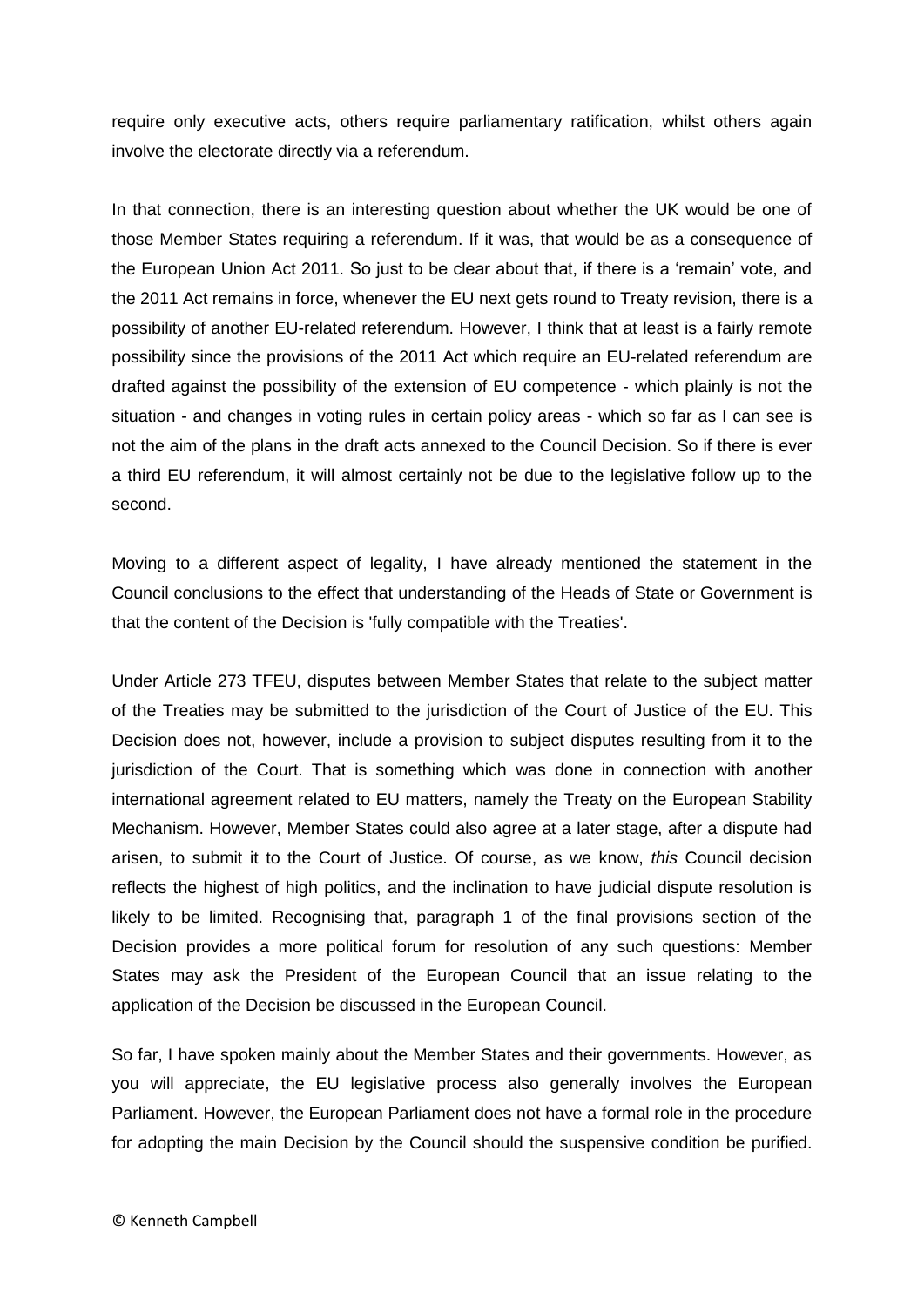Nonetheless, as I understand it, the European Parliament has been involved at different stages of the negotiation process, though that has been on political rather than a legal level. The Decision is not self-executing, and will require further legislation or in some circumstances, amendment of existing legislation. This is where the European Parliament will have a more active role - and this is something not squarely addressed in the undertaking in the Council Decision to legislate - it comes at the stage of amending the underlying EU legislation in the areas which are covered by the Decision. It will be engaged in its formal role as a co-legislator when proposals are submitted by the Commission to change secondary EU law.

The Decision expressly recognises this in relation to amendment of a number of specific provisions, namely:

- Regulation (EC) No 883/2004 of the European Parliament and of the Council of 29 April 2004 on the coordination of social security systems to change the provisions on the export of child.
- Regulation (EU) 492/2011 of the European Parliament and of the Council of 5 April 2011 on freedom of movement for workers within the Union to introduce an 'emergency brake' (ordinary legislative procedure, based on Article 46 TFEU); it should be noted however that the proposed change would enable the Council to authorise the use of the emergency brake by a Member State through an implementing decision (Article 291(2) TFEU), without Parliament's involvement.
- Directive 2004/38/EC of the European Parliament and of the Council of 29 April 2004 on the right of citizens of the Union and their family members to move and reside freely within the territory of the Member States.

You will immediately see that all of these provisions relate to areas of core EU policy, and areas moreover which are currently hugely politically contentious, particularly those around free movement. So it is quite conceivable there may be challenges in managing the legislative process, since whatever political compromises were involved in the Council are not, of themselves, binding on the European Parliament.

Perhaps a less predictable but perhaps more likely possibility is judicial challenge. Less predictable in that the infinite variety of circumstances and interests mean that points might be raised in a range of ways. More likely because the direct and personal interests which may be involved. It seems to me that is particularly so in the highly political area of free